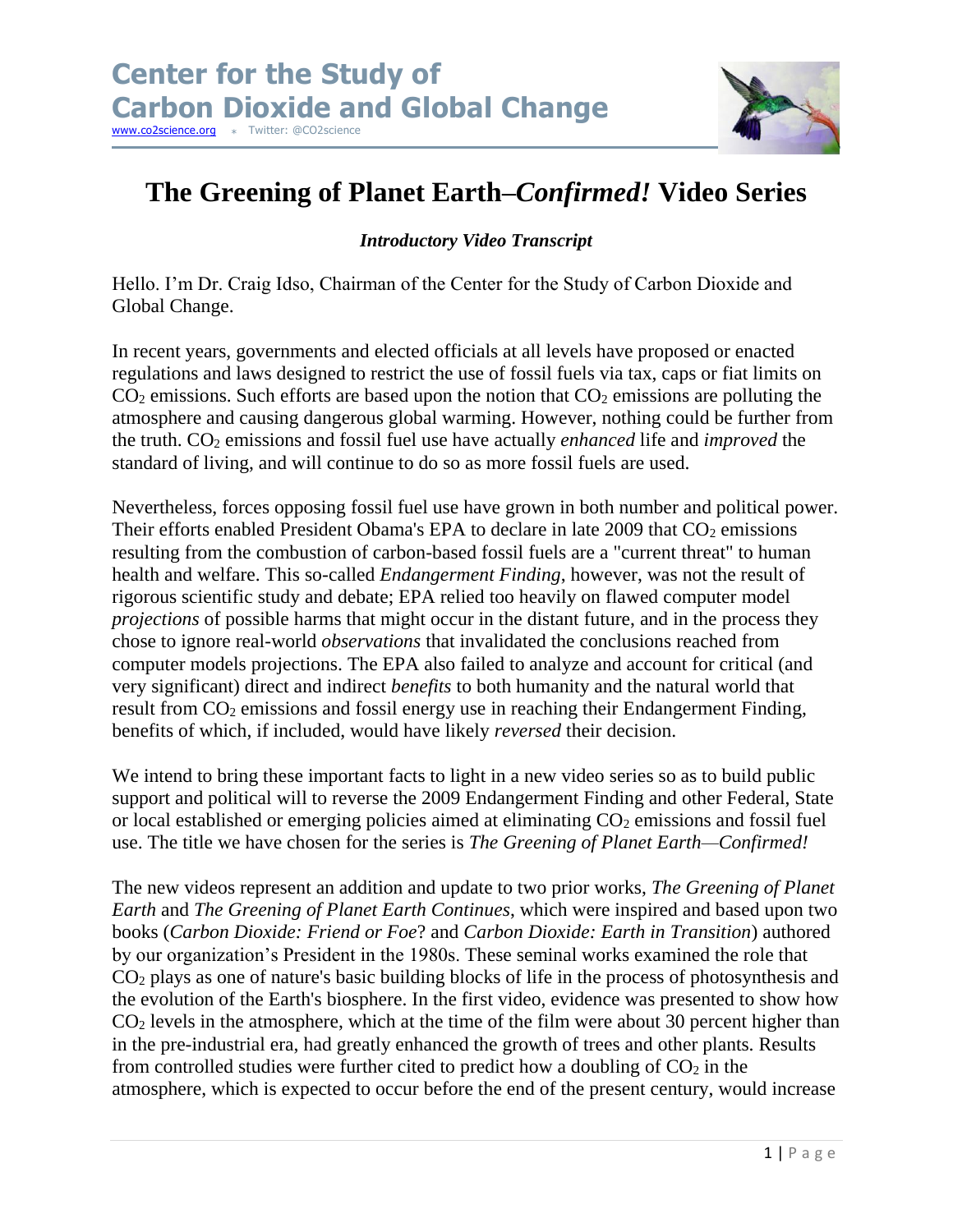

crop yields, improve water-use efficiency of most of the earth's vegetation and greatly enhance the productivity of forests.

By the time of the second video, the controversy over the effects of increasing levels of carbon dioxide on nature—and the fossil fuel combustion that contributes to it—had continued to intensify. Despite solid evidence to the contrary, many were speculating that increasing  $CO<sub>2</sub>$  levels would result in apocalyptic global warming and eventual environmental disaster. In *The Greening of Planet Earth Continues*, expert scientists asserted otherwise;  $CO<sub>2</sub>$  is not a pollutant, but a nutrient to life on earth that provides a multitude of benefits to humanity and the natural world. The video also explored other key facts about climate history and the problems with computer simulations used to predict the impact of increasing  $CO<sub>2</sub>$  levels on future climate and it presented a vision for the future that was in stark contrast to the alarmist forecasts of climate catastrophe that permeated the day.

Nearly 30 years have passed since the first greening video was produced, allowing more than enough time to properly evaluate the accuracy of the two opposing viewpoints surrounding the potential human and environmental impacts of rising  $CO<sub>2</sub>$  and fossil fuel use. In our *Greening of Planet Earth—Confirmed!* video series we offer just such an assessment, demonstrating that:

- There is absolutely no observational evidence that provides any compelling support for the contention that there is something unusual, unnatural or unprecedented about Earth's current warmth.
- There is no real-world data confirming that floods, droughts, wildfires, hurricanes or other extreme weather events are becoming either more frequent or more severe as a result of global warming.
- There is no indication that the total mass of Earth's polar ice sheets is on the verge of declining any faster than the proverbial *snail's pace* at which it has done so in the recent past.
- There is no evidence that sea levels are about to rise precipitously and inundate the world's coastal lowlands.
- Likewise, evidence is lacking in support of claims that searing heat waves are killing the poor and elderly and drying up precious farmland, that devastating diseases are spreading to regions previously considered immune to them, that migrating plants and animals will be unable to move to cooler locations fast enough to avoid extinction, that coral reefs will dissolve into oblivion as the oceans warm and turn acidic, or that anarchy will spread within and among nations as fighting erupts over dwindling water and food supplies.

Additionally, our evaluation of existing data will confirm that: